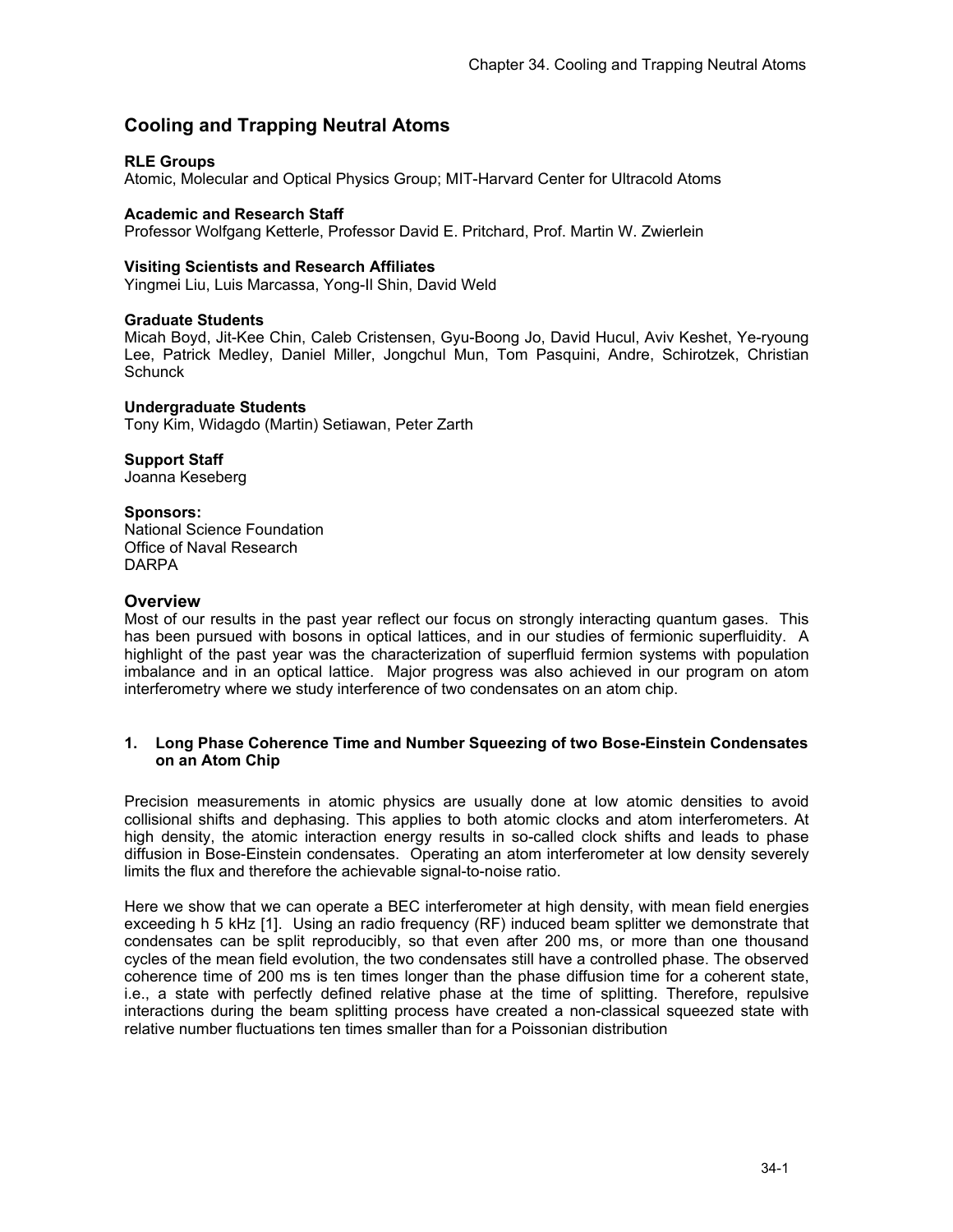

Long phase coherence of two separated condensates. Various phase shifts were applied on the condensates 2 ms after splitting by pulsing on an additional magnetic field. The shifts of the relative phase were measured at 7 ms and 191 ms, showing strong correlation. The dotted line denotes the ideal case of perfect phase coherence.

#### **2. Guiding atoms with a hollow core photonic crystal fiber**

In contrast to ordinary fibers, hollow core photonic crystal fibers guide light through vacuum. Reddetuned light in such a fiber can therefore act as a guide for ultracold atoms. We have done preliminary experiments where we loaded atoms into such a device. A sodium Bose-Einstein condensates was transported close to the fiber tip with optical tweezers, and was pulled into the fiber when the light through the fiber was ramped up, while the intensity of the tweezers beam was ramped down. Since the detection of atoms inside the fiber by direct imaging turned out to be infeasible, we retrieved some of the atoms by ramping up the light in the tweezers. Up to 5 % atoms re-appeared after having spent 30 ms in the hollow core fiber.

# **3. Continuous and Pulsed Quantum Zeno Effect**

The quantum Zeno effect is the suppression of transitions between quantum states by frequent measurements and is a paradigm and test bed for quantum measurement theory. We have carried out a quantum Zeno experiment with Bose-Einstein condensed atoms [2]. The long coherence time and the high degree of control of the position and momentum of the atoms created a very clean system and allowed us to observe much stronger quantum Zeno suppression than before. Oscillations between two ground hyperfine states of a magnetically trapped condensate, externally driven at a transition rate  $\omega_R$  were suppressed by destructively measuring the population in one of the states with resonant light. We observed a suppression of the transition rate down to 0.005  $\omega_{\text{R}}$ .

We compared the suppression of a continuous detection with scattering rate  $\gamma$  to a pulsed measurement with time interval δt between pulses and confirmed for the first time the predicted relation  $\gamma$  δt=4 for equal quantum Zeno suppression.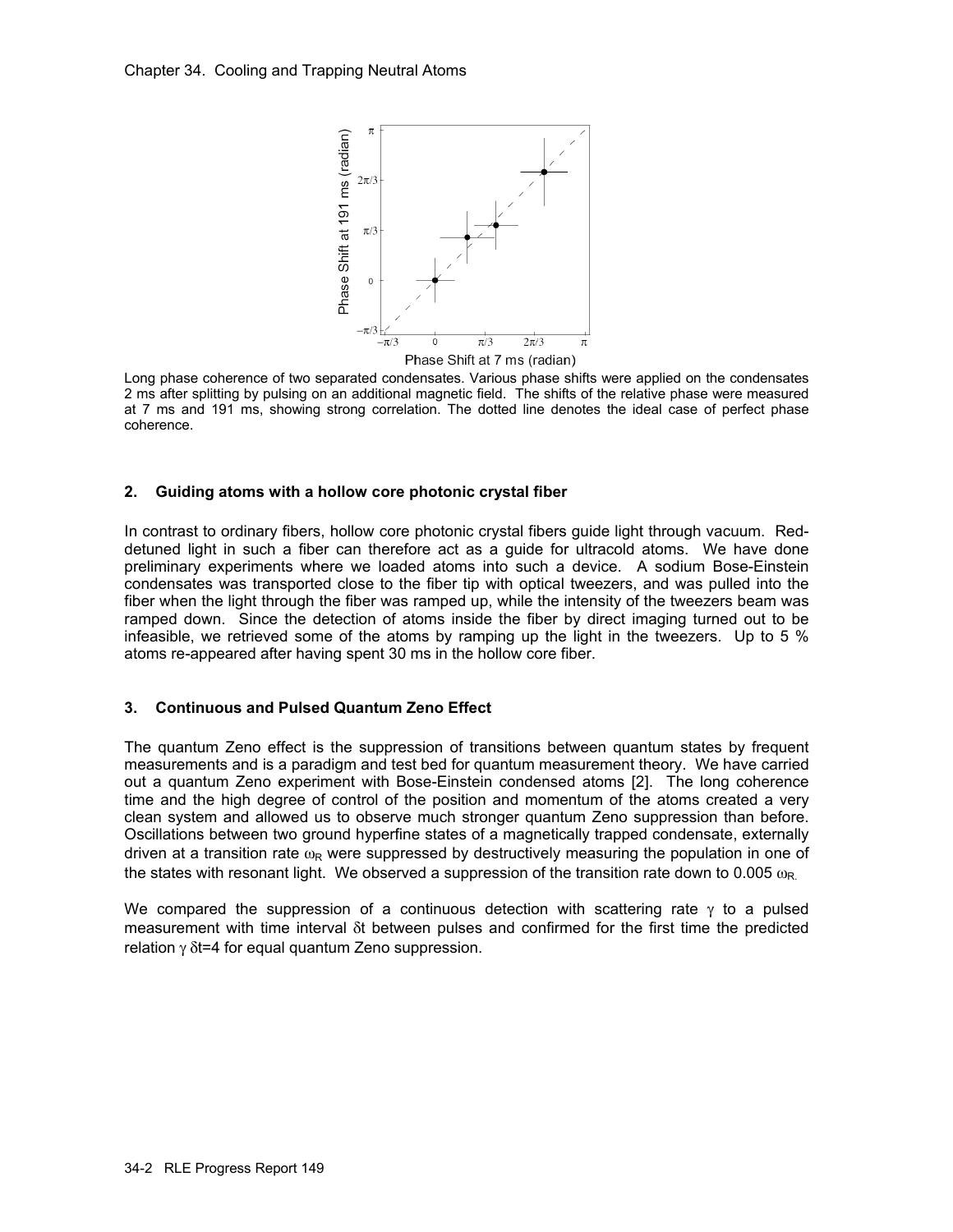

Demonstration of the quantum Zeno effect. The more measurements are performed, the longer the atoms stay in the initial state.

#### **4. Observation of Phase Separation in a Strongly-Interacting Imbalanced Fermi Gas**

At zero temperature, a BCS-type superfluid does not allow for unequal spin densities. The superfluid gap Δprevents unpaired fermions from entering the condensate. In a harmonic trap, this implies that an imbalanced Fermi mixture will phase separate into a central superfluid core of equal densities surrounded by a normal state at unequal densities. To test this hypothesis, we developed a novel phase contrast imaging technique that allows us to directly measure the density *difference* of the spin mixture [3]. This enabled us to observe the emergence of phase separation in situ (in the trap) as the Fermi mixture was cooled. At our lowest temperatures, the presence of a condensate was correlated with the presence of a core with equal densities of the two spin components.



Trap Depth  $(k_{\rm B}x \mu K)$ 

Observation of phase separation in strongly interacting, imbalanced Fermi mixtures. The images show the insitu optical density *difference* between the two spin species. The emergence of a central region of equal spin densities is directly seen as the growth of a central, "hollow" core, surrounded by a cloud at unequal densities.

#### **5. Superfluidity of Ultracold Fermions in an Optical Lattice**

The study of superfluid fermion pairs in a crystalline potential has important ramifications for understanding superconductivity in many materials. By simulating such systems using cold atomic gases, various condensed matter models can be studied in a highly controllable environment. We have observed coherence and thus indirect evidence for superfluidity of interacting fermions in an optical lattice [4]. The observation of distinct interference peaks when a condensate of fermionic atom pairs was released from an optical lattice (see figure), implies long-range order, a characteristic property of a superfluid. Conceptually, this means that s-wave pairing and coherence of fermion pairs have now been established in a lattice potential, in which the transport of atoms occurs by quantum mechanical tunneling and not by simple propagation. These observations were made for interactions on both sides of a Feshbach resonance.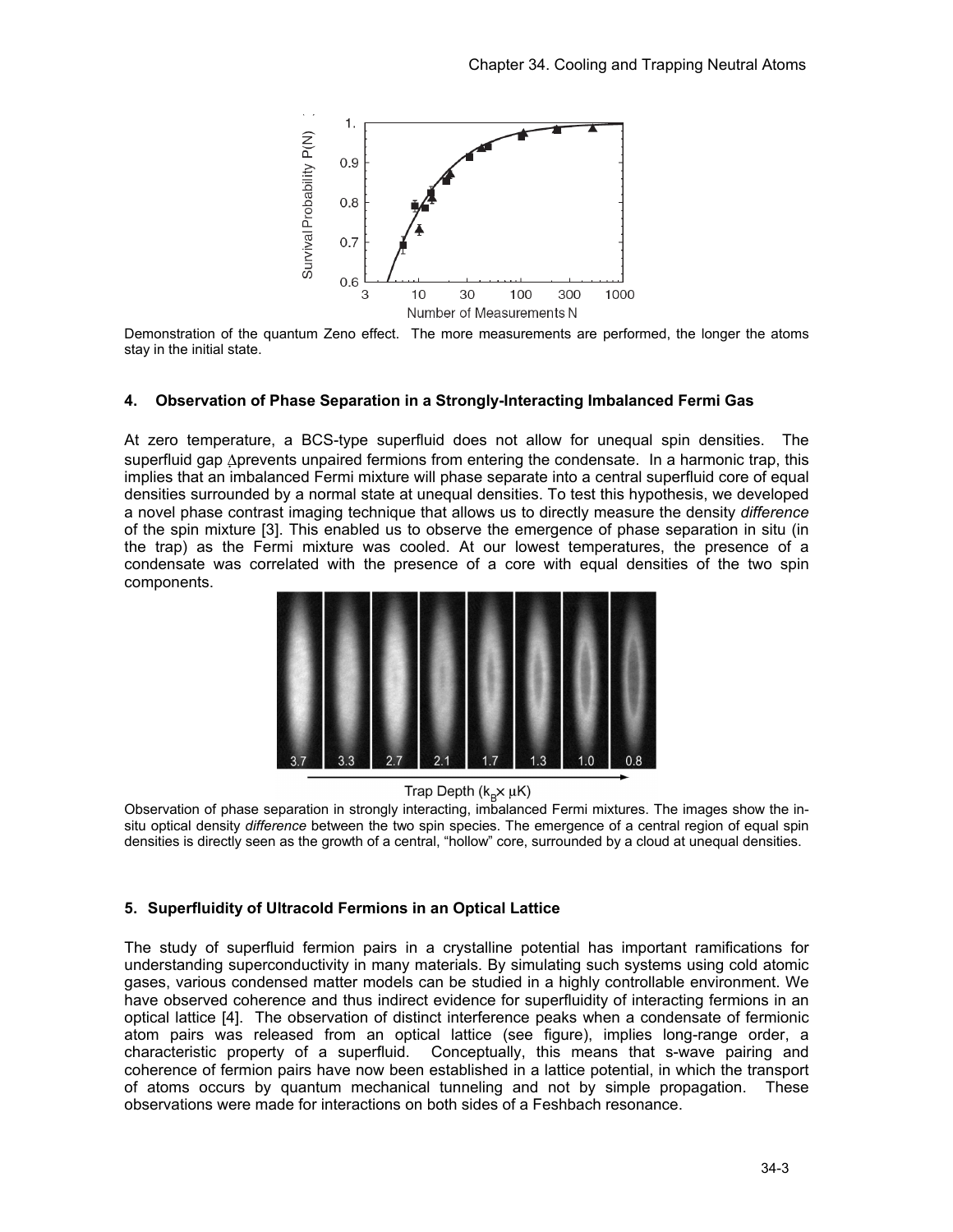

Observation of high-contrast interference of fermion pairs released from an optical lattice below and above the Feshbach resonance. Those interference patterns show coherence and indirectly superfluidity of fermions in an optical lattice.

#### **6. Superfluid Expansion of a Rotating Fermi Gas**

We have studied the expansion of a rotating, superfluid Fermi gas [5]. The presence and absence of vortices in the rotating gas are used to distinguish the superfluid and normal parts of the expanding cloud. Previous experiments have not been able to discriminate between superfluid and collisional hydrodynamics in expansion. Since BCS type pairing is a many-body phenomenon requiring high density, the superfluid pairs should "break" during expansion. Here we show that superfluid pairing survives during the initial phase of the expansion. We have observed superfluid flow up to 5 ms of expansion, when the peak density had dropped by a factor of 17 compared to the in-trap values. This extends the range where fermionic superfluidity has been studied to densities of 1:2  $10^{11}$  cm<sup>3</sup>, about an order of magnitude lower than any previous study.



Superfluid expansion of a strongly interacting rotating Fermi gas. Shown are absorption images for different expansion times on the BCS side of the Feshbach resonance at 960 G (0.0, 0.5, 1.0, 1.5, 2.0, 2.5, and 3 ms), before the magnetic field was ramped to the BEC side for further expansion. The vortices served as markers for the superfluid parts of the cloud. Superfluidity survived the expansion for several milliseconds and was gradually lost from the low density edges of the cloud towards its center.

#### **7. Atom trapping with a thin magnetic film**

In this work we have investigated atom trapping with a thin magnetic film; specifically that of a hard disk platter written with a periodic pattern [6]. This exploratory work was assessing thin magnetic films as an alternative to atom chips using permanent magnets or current-carrying conductors. We were able to load cold atoms from an optical dipole trap and cool them to BEC on the surface with radiofrequency evaporation. Fragmentation of the atomic cloud due to imperfections in the magnetic structure was observed at distances closer than 40 µm from the surface. Attempts to use the disk as an atom mirror showed dispersive effects after reflection.

#### **8. Phase Sensitive Recombination of Two Bose-Einstein Condensates on an Atom Chip**

Most experiments in atom interferometry use freely propagating atom clouds. Alternative geometries are confined-atom interferometers where atoms are guided or confined in trapping potentials, often realized by using atom chips. Many discussions of confined-atom interferometers proposed a readout by merging the two separated atomic clouds, but it was also shown that the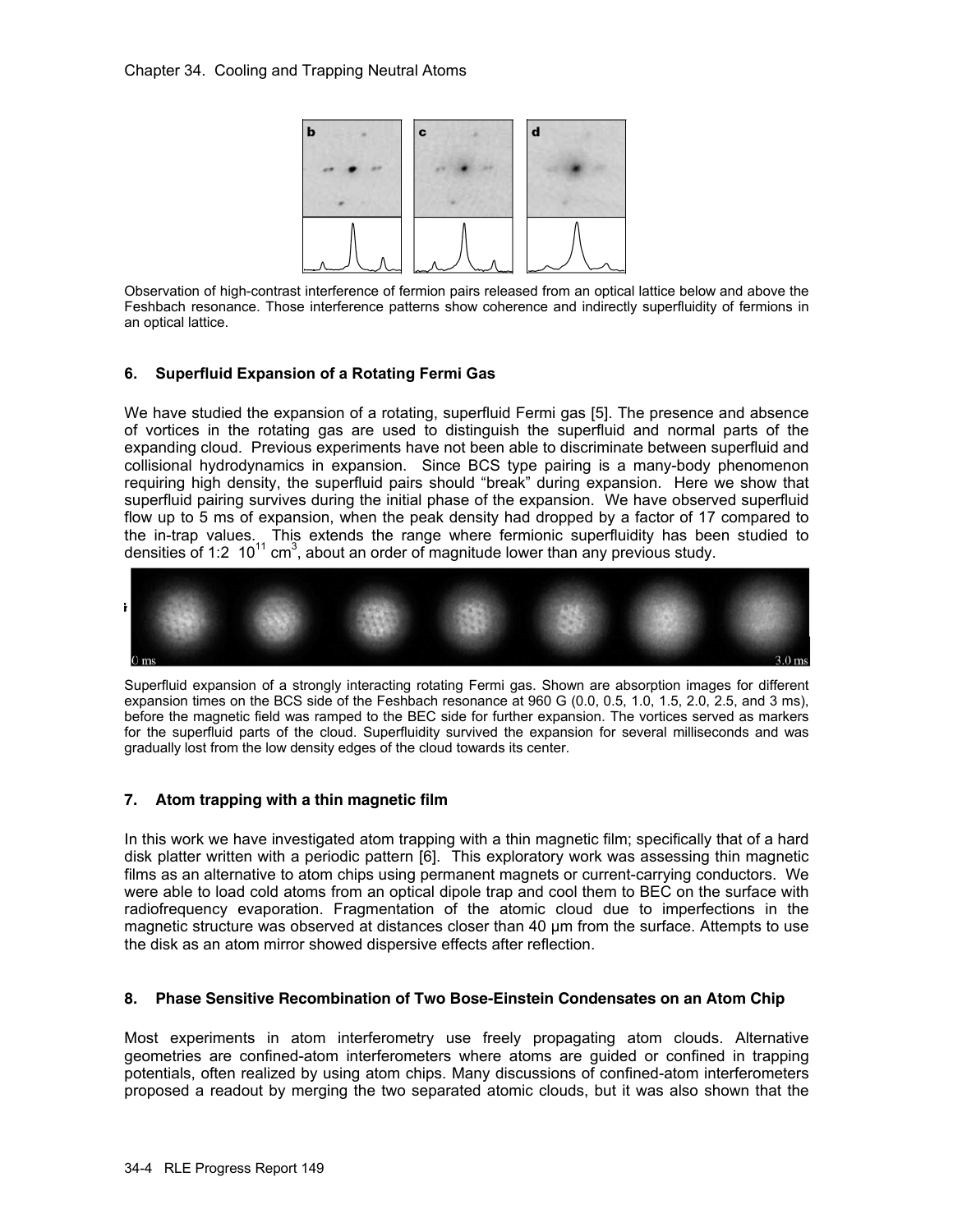recombination process is very sensitive to atomic interactions which can lead to exponential growth of unstable modes.

The present work demonstrates that interactions between atoms and collective excitations are not necessarily deleterious to direct recombination of separated trapped condensates that have acquired a relative phase in atom interferometry. We show that in-trap recombination leads indeed to heating of the atomic cloud. However, this heating is phase dependent and can be used as a robust and sensitive readout of the atom interferometer. The resulting oscillations of the condensate atom number are dramatic (typically  $\sim$ 25% contrast), occur over a wide range of recombination rates, and permit high signal to noise ratios since they simply require a measurement of the total number of condensate atoms in the trap [7].



Concept and results on phase-sensitive recombination of two condensates. (a) The merged matter-wave functions are shown for the case of a sudden merger of interacting condensates leading to soliton formation for a relative phase of Pi. (b) The relative phase of two split condensates was monitored for various hold time after splitting by suddenly releasing the two condensates and observing interference The heating during recombination (observed through the loss of condensate atoms) was correlated with the relative phase and can be used as in situ read out the atom interferometer.

#### **9. Phase diagram for a Bose-Einstein condensate moving in an optical lattice**

Mott insulator (MI) physics is an important paradigm for the suppression of transport by particle correlations. So far, with ultracold atoms, the superfluid to MI transition has been studied mostly in a stationary system. In this work, we study the stability of superfluid currents in a moving optical lattice, as suggested in ref. [8], and extend previous studies in two regards. First, superfluidity near the MI transition has only been indirectly inferred from coherence measurements, whereas in this work, we characterize the superfluid regime by observing a critical current for superfluid flow. Second, previous studies were not able to precisely locate the phase transition partially due to the inhomogeneous density, while the sudden onset of dissipation provides a clear distinction between the two quantum phases.

We observed that superfluid current became unstable if the momentum exceeded a critical momentum, and the critical momentum varied from 0.5 recoil momentum in a very weak lattice to zero in the Mott insulator phase. We study the phase diagram for the stability of superfluid current as a function of momentum and lattice depth. Our phase boundary extrapolates to the critical lattice depth for the SF-to-MI transition, which was measured with high precision to be 13.5 (+/- 0.2) recoil energy [9]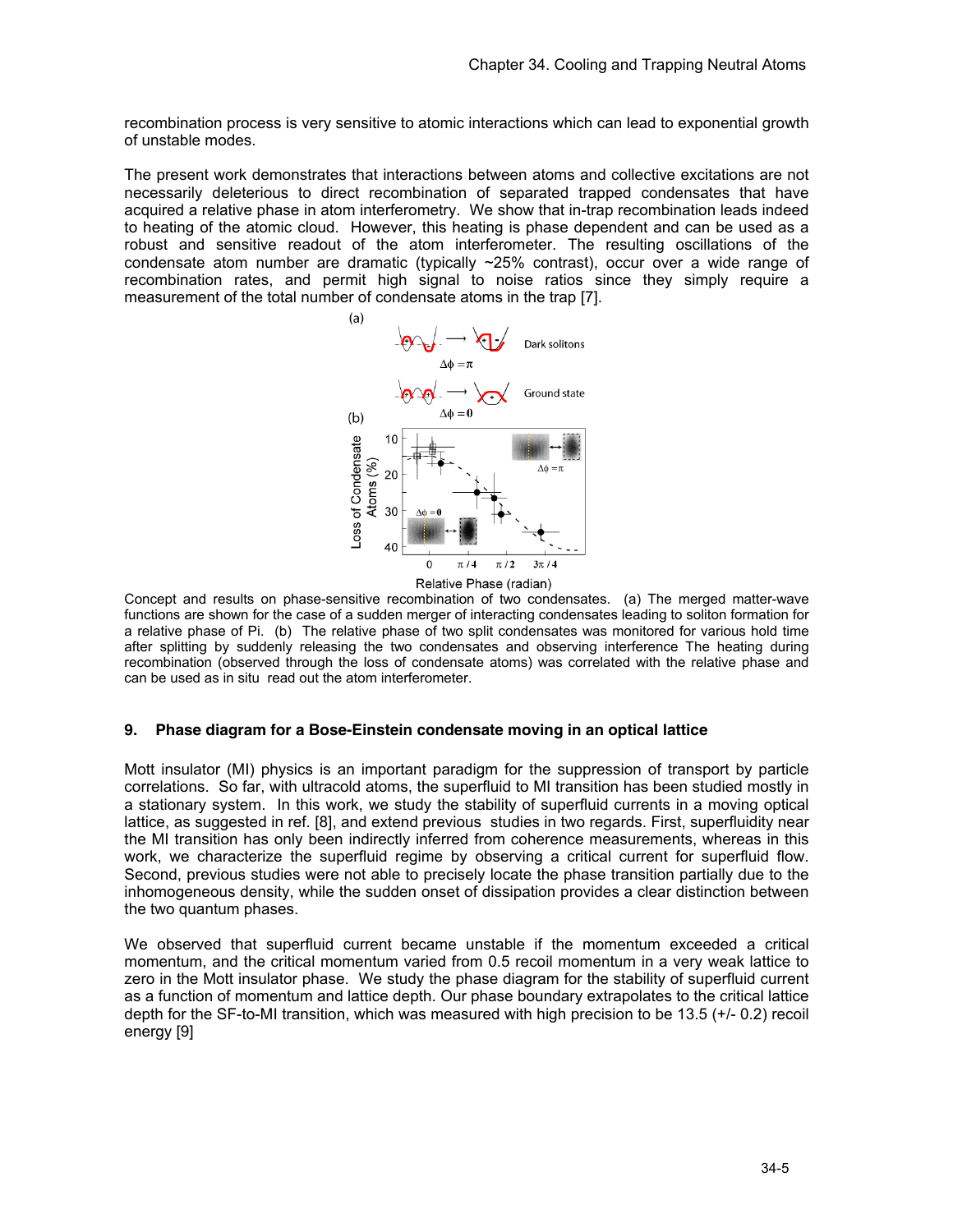

Critical momentum for a condensate in a three-dimensional moving lattice. The solid line shows the theoretical prediction for the superfluid region. The horizontal solid line is a fit to the data points in the MI phase. (Inset) Fit of critical momenta near the SF-MI phase transition.

#### **10. Pairing without superfluidity for ultracold fermionic atoms**

We have used radio-frequency spectroscopy to study pairing in the normal and superfluid phases of a strongly interacting Fermi gas with imbalanced spin populations. At high spin imbalances, above the so-called Chandrasekhar-Clogston limit of superfluidity, the system does not become superfluid even at zero temperature. In this normal phase pairing of the minority atoms is observed: While isolated atoms show a narrow peak in the radio-frequency spectrum, those that are bound in pairs produce a second peak at a higher frequency due to the extra energy required to break the bond. At the lowest temperature we found almost complete pairing of the minority atoms, indicated by the remaining frequency-shifted peak [10]. Since the system is beyond the Chandrasekhar-Clogston limit, this normal state consists of fermion pairs that do not undergo condensation and form a superfluid even at the lowest temperature: pairing can occur without superfluidity.

We have also studied whether radio frequency spectroscopy can reveal the onset of superfluidity. As we crossed the phase transition by varying population imbalance and temperature we found almost identical spectra, suggesting that radio-frequency spectroscopy cannot distinguish between the two phases.



Radio-frequency spectroscopy was used to study pairing in the normal phase of a strongly interacting Fermi gas with highly imbalanced spin populations. At high temperatures (top) only a single atomic "peak" is present, indicating that no pairing has taken place. As the temperature is lowered (middle) a second peak emerges, reflecting the existence of pairs that require additional excitation energy. At sufficiently low temperatures (bottom) only the pairing peak remains, demonstrating that full pairing develops in the absence of superfluidity.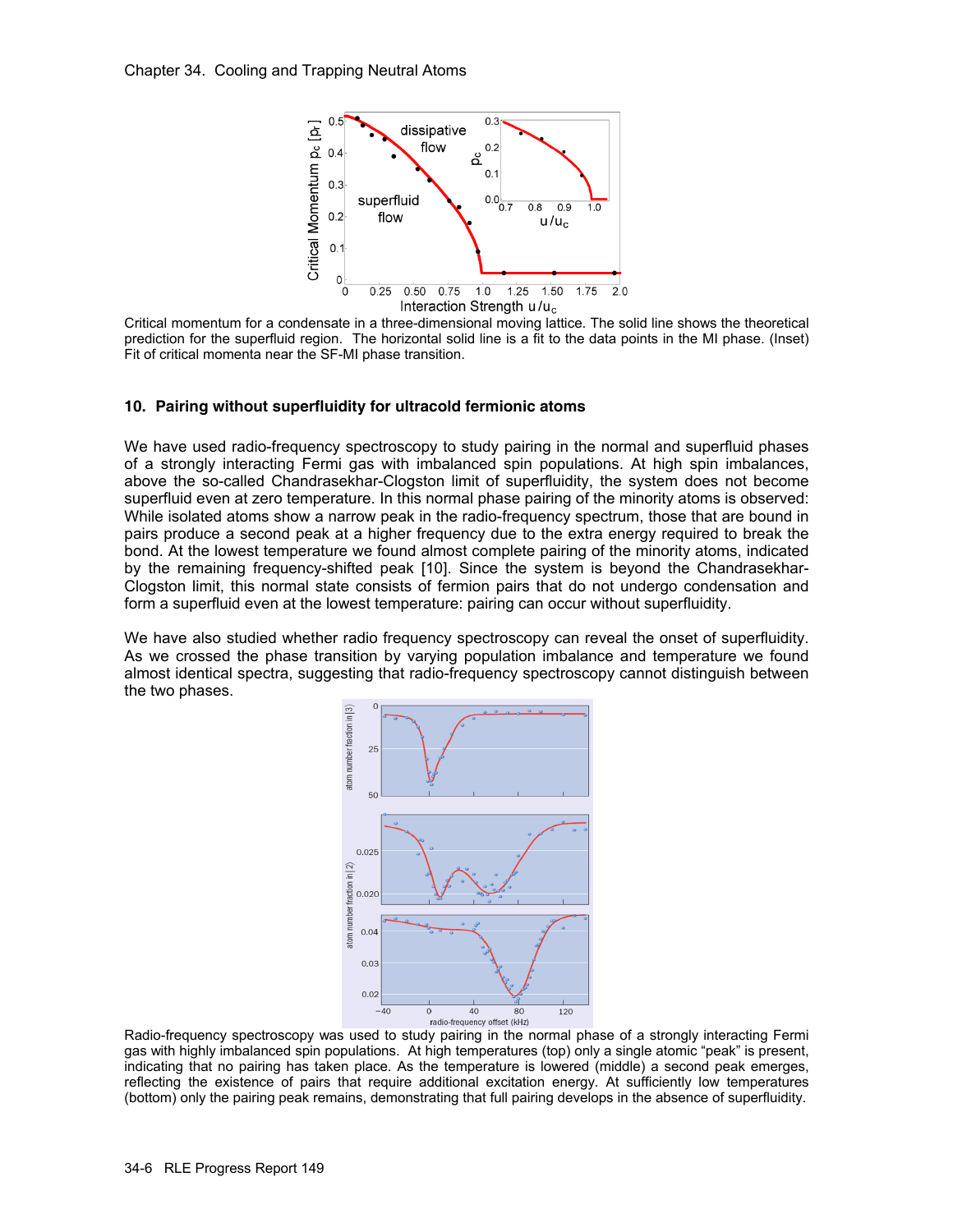#### **11. Tomographic RF Spectroscopy of a Trapped Fermi Gas at Unitarity**

Experiments on trapped ultracold atoms deal with samples with inhomogeneous density, leading to a broadening of spectral features and a smear-out of phase transitions. We show here that spatial imaging and tomographic reconstruction can eliminate inhomogeneous broadening and observe the homogenous excitation spectrum of strongly interacting Fermi gases [11].

The spatial distribution of the rf-induced excited region in the trapped gas was recorded with in situ phase-contrast imaging and the local rf spectra were tomographically compiled after 3D image reconstruction. In contrast to the inhomogeneous rf spectrum, the homogeneous local rf spectrum shows a clear spectral gap with an asymmetric line shape.



Tomographic radio-frequency (rf) spectroscopy of a trapped Fermi gas. (a) *in situ* phase-contrast images show the spatial structure of the spin excitation induced by an rf pulse, demonstrating the inhomogeneous density broadening effect in (b) the overall rf spectrum. Local rf spectra are tomographically reconstructed from the images. Local spectra at (c)  $r=0$  R, (d)  $r=0.4$  R, and (e)  $r=0.7$  R (R: the radius of the cloud).

#### **References**

- 1. G.-B. Jo, Y. Shin, S. Will, T.A. Pasquini, M. Saba, W. Ketterle, D.E. Pritchard, M. Vengalattore, and M. Prentiss, Phys. Rev. Lett. **98**, 030407 (2007).
- 2. E.W. Streed, J. Mun, M. Boyd, G.K. Campbell, P. Medley, W. Ketterle, and D.E. Pritchard, Phys. Rev. Lett. **97**, 260402 (2006).
- 3. Y. Shin, M.W. Zwierlein, C.H. Schunck, A. Schirotzek, and W. Ketterle, Phys. Rev. Lett. **97**, 030401 (2006).
- 4. J.K. Chin, D.E. Miller, Y. Liu, C. Stan, W. Setiawan, C. Sanner, K. Xu, and W. Ketterle, Nature **443**, 961 (2006).
- 5. C.H. Schunck, M.W. Zwierlein, A. Schirotzek, and W. Ketterle, Phys. Rev. Lett. **98**, 050404 (2007).
- 6. M. Boyd, E.W. Streed, P. Medley, G.K. Campbell, J. Mun, K. W, and D.E. Pritchard, preprint, cond-mat 0608370.
- 7. G.-B. Jo, J.-H. Choi, C.A. Christensen, T.A. Pasquini, Y.-R. Lee, W. Ketterle, and D.E. Pritchard, Phys. Rev. Lett. **98**, 180401 (2007).
- 8. E. Altman, A. Polkovnikov, E. Demler, B.I. Halperin, and M.D. Lukin, Phys. Rev. Lett. **95**, 020402 (2005).
- 9. J. Mun, P. Medley, G.K. Campbell, L.G. Marcassa, D.E. Pritchard, and W. Ketterle, preprint.
- 10. C.H. Schunck, Y. Shin, A. Schirotzek, M.W. Zwierlein, and W. Ketterle, Science **316**, 867 (2007).
- 11. Y. Shin, C.H. Schunck, A. Schirotzek, and W. Ketterle, preprint, arXiv:0705.3858 [condmat.other].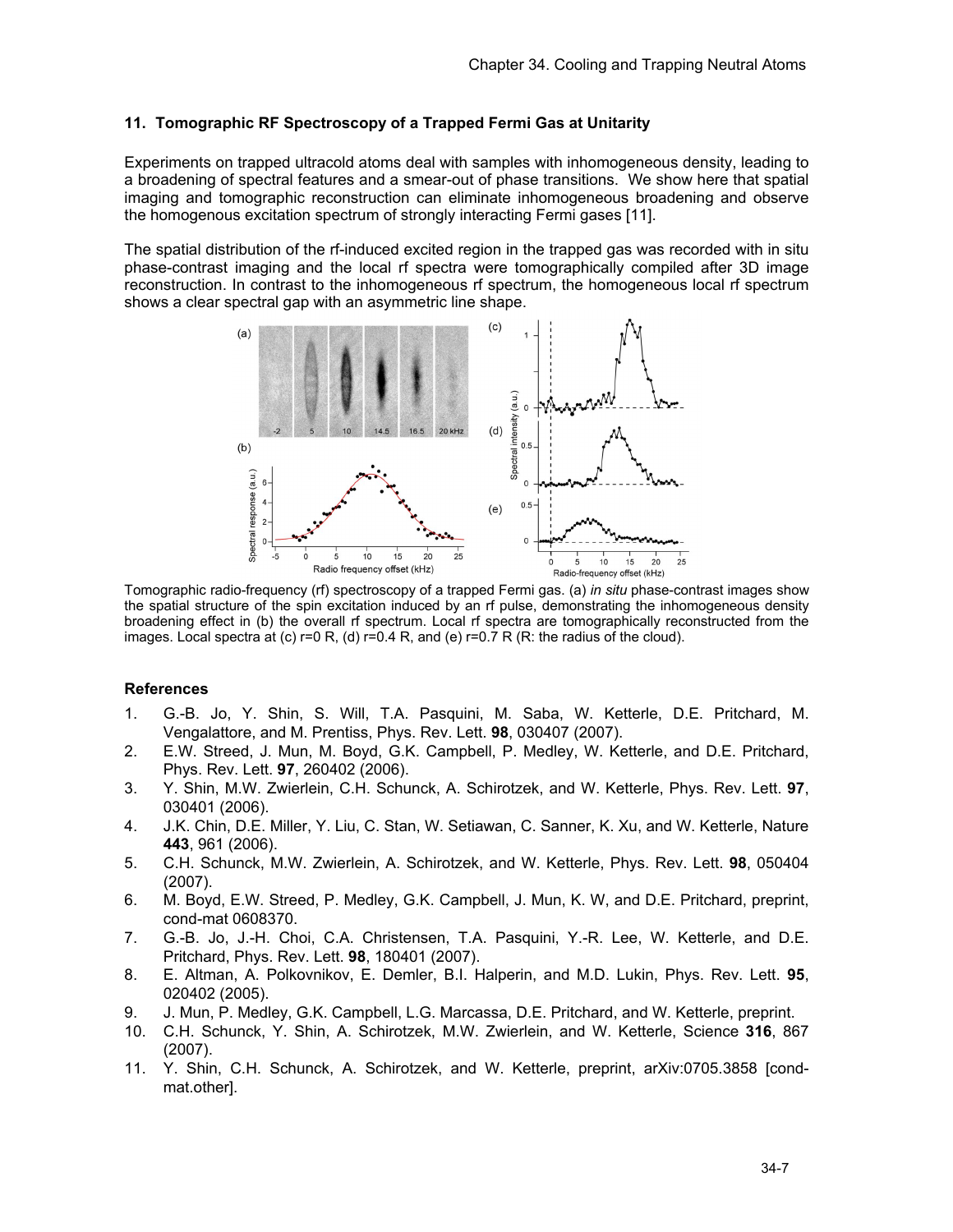# **Publications**

# **Papers (in refereed journals) and major book chapters**

- 1. Y. Shin, C.H. Schunck, A. Schirotzek, and W. Ketterle: *Tomographic RF Spectroscopy of a Trapped Fermi Gas at Unitarity.*  preprint, arXiv:0705.3858 [cond-mat.other].
- 2. J.G.E. Harris, S.V. Nguyen, S.C. Doret, W. Ketterle, and J. M. Doyle: *Spin-exchange collisions of submerged shell atoms below 1 Kelvin.*  preprint, cond/mat 0705.0713
- 3. G.-B. Jo, J.-H. Choi, C.A. Christensen, T.A. Pasquini, Y.-R. Lee, W. Ketterle, and D.E. Pritchard: *Phase Sensitive Recombination of Two Bose-Einstein Condensates on an Atom Chip.*  Phys. Rev. Lett. **98**, 180401 (2007).
- 4. J. Mun, P. Medley, G.K. Campbell, L.G. Marcassa, D.E. Pritchard, and W. Ketterle: *Phase diagram for a Bose-Einstein condensate moving in an optical lattice.*  preprint, arXiv: 0706.3946 [cond-mat.other].
- 5. C.H. Schunck, Y. Shin, A. Schirotzek, M.W. Zwierlein,and W. Ketterle: *Pairing Without Superfluidity: The Ground State of an Imbalanced Fermi Mixture.*  Science **316**, 867-870 (2007).
- 6. M. Boyd, E.W. Streed, P. Medley, G.K. Campbell, J. Mun, W, Ketterle, and D.E. Pritchard: *Atom trapping with a thin magnetic film.* preprint, cond-mat 0608370.
- 7. G.-B. Jo, Y. Shin, S. Will, T. A. Pasquini, M. Saba, W. Ketterle, D. E. Pritchard, M. Vengalattore, and M. Prentiss,: *Long Phase Coherence Time and Number Squeezing of two Bose-Einstein Condensates on an Atom Chip.* Phys. Rev. Lett. **98**, 030407 (2007).
- 8. C.H. Schunck, M.W. Zwierlein, A. Schirotzek, and W. Ketterle: *Superfluid Expansion of a Rotating Fermi Gas.*  Phys. Rev. Lett. **98**, 050404 (2007).
- 9. M.W. Zwierlein and W. Ketterle: *Comment on "Pairing and Phase Separation in a Polarized Fermi Gas"*  Science, **314**, 54a (2006).
- 10. G.K. Campbell, J. Mun, M. Boyd, P. Medley, A.E. Leanhardt, L. Marcassa, D.E. Pritchard, W. Ketterle: *Imaging the Mott Insulator Shells By Using Atomic Clock Shifts.*  Science **313**, 649-652 (2006).
- 11. J.K. Chin, D.E. Miller, Y. Liu, C. Stan, W. Setiawan, C. Sanner, K. Xu, W. Ketterle: *Evidence for Superfluidity of Ultracold Fermions in an Optical Lattice.*  Nature **443**, 961-964 (2006).
- 12. Y. Shin, M. W. Zwierlein, C. H. Schunck, A. Schirotzek, and W. Ketterle: *Observation of Phase Separation in a Strongly-Interacting Imbalanced Fermi Gas.*  Phys. Rev. Lett. **97**, 030401 (2006).
- 13. E.W. Streed, J. Mun, M. Boyd, G.K. Campbell, P. Medley, W. Ketterle, D.E. Pritchard: *Continuous and Pulsed Quantum Zeno Effect.*  Phys. Rev. Lett. **97**, 260402 (2006).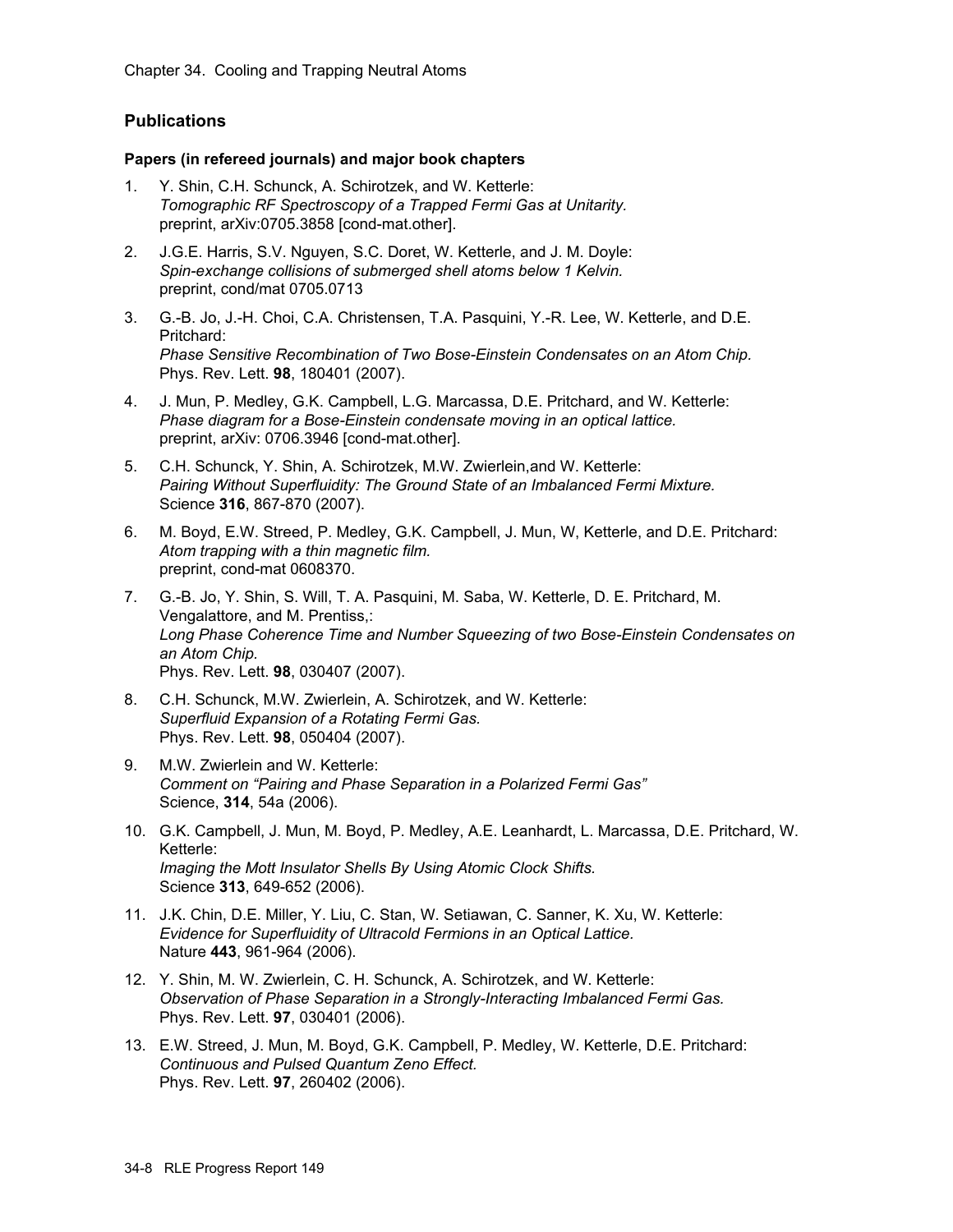- 14. T. A. Pasquini, M. Saba, G. Jo, Y. Shin, W. Ketterle, D. E. Pritchard, T. A. Savas, N. Mulders: *Low Velocity Quantum Reflection of Bose-Einstein Condensates.*  Phys. Rev. Lett. **97**, 093201 (2006).
- 15. M.W. Zwierlein, C.H. Schunck, A. Schirotzek, W. Ketterle: *Direct Observation of the Superfluid Phase Transition in Ultracold Fermi Gases.*  Nature **442**, 54-58 (2006).

# **Popular articles**

- 1. W. Ketterle and Y. Shin: *Fermi gases go with the superfluid flow.*  Physics World, June 2007, 39-43.
- 2. Wolfgang Ketterle: *Bose-Einstein Condensation: Identity Crisis for Indistinguishable Particles.*  in "Quantum Mechanics at the Crossroads", eds. James Evans and Alan S. Thorndike, Springer, Berlin, 2006), pp. 159-183.

# **Conference contributions with published abstracts**

1. Martin Zwierlein:

*High-Temperature superfluidity in an ultracold Fermi gas..*  DAMOP (APS Division of Atomic, Molecular, and Optical Physics), Calgary, Canada, 2007, 6/5/007-6/9/2007, abstract J1.00005.

- 2. J K Chin: *Evidence for superfluidity of ultracold fermions in an optical lattice.*  DAMOP (APS Division of Atomic, Molecular, and Optical Physics), Calgary, Canada, 2007, 6/5/007-6/9/2007, abstract G1.00004.
- 3. G-B Jo, J-H Choi, C Christensen, J-H Choi, C Christensen, Y-R Lee, T A Pasquini, W Ketterle, D E Pritchard: *Phase Sensitive Recombination of two Bose-Einstein Condensates on an Atom Chip.*  DAMOP (APS Division of Atomic, Molecular, and Optical Physics), Calgary, Canada, 2007, 6/5/007-6/9/2007, abstract C2.00003.
- 4. J H Choi, G-B Jo, T A Pasquini, C A Christensen, Y-R Lee, W Ketterle, D E Pritchard: *Matter wave Interferometry with Phase Fluctuating Condensates.*  DAMOP (APS Division of Atomic, Molecular, and Optical Physics), Calgary, Canada, 2007, 6/5/007-6/9/2007, abstract C2.00004.
- 5. C A Christensen, G-B Jo, Y Shin, S Will, T A Pasquini, M Saba, W Ketterle, D E Pritchard: *Enabling Chip-Based Atom Interferometry 1: Long Coherence Time and Number Squeezing with 23NA BECs.*  DAMOP (APS Division of Atomic, Molecular, and Optical Physics), Calgary, Canada, 2007, 6/5/007-6/9/2007, abstract D1.00119.
- 6. C A Christensen, G-B Jo, J H Choi, T A Pasquini, Y Lee, W Ketterle, D E Pritchard: *Enabling Chip-Based Atom Interferometry II: Working with Atom-Atom Interactions and Phase Fluctuations in Dense, Elongated Gasses.*  DAMOP (APS Division of Atomic, Molecular, and Optical Physics), Calgary, Canada, 2007, 6/5/007-6/9/2007, abstract D1.00120.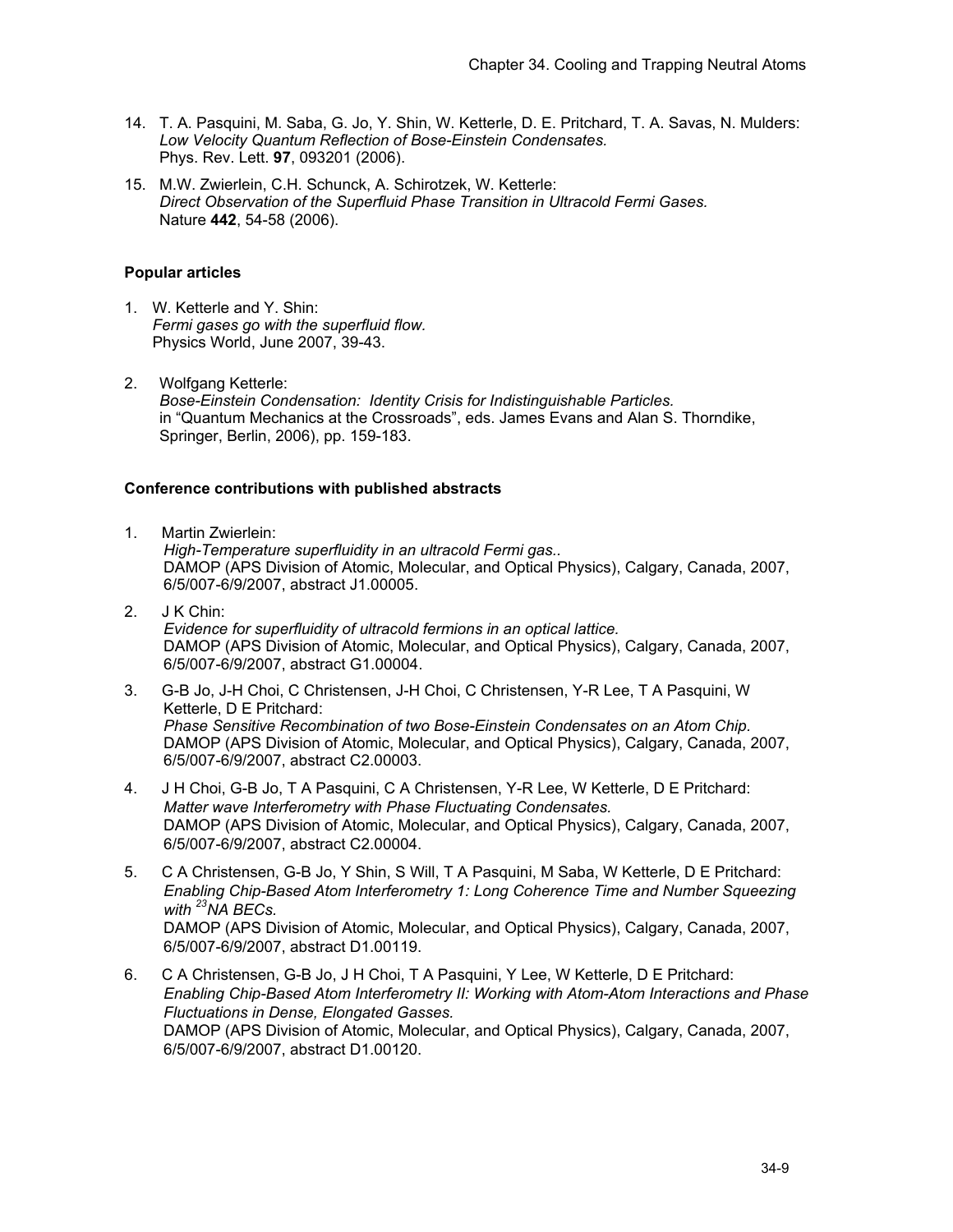- 7. Y Shin, C Shunck, A Schirotzek, W Ketterle: *Spatially resolved RF spectroscopy of a strongly interacting trapped Fermi gas,*  DAMOP (APS Division of Atomic, Molecular, and Optical Physics), Calgary, Canada, 2007, 6/5/007-6/9/2007, abstract G4.00002.
- 8. J Mun, P Medley, D Hucul, D Weld, D E Pritchard, W Ketterle: *Breakdown of superfluid flow in a moving lattice.*  DAMOP (APS Division of Atomic, Molecular, and Optical Physics), Calgary, Canada, 2007, 6/5/007-6/9/2007, abstract J4.00006.
- 9. C Schunck, Y Shin, A Shirotzek, M Zwierlein, W Ketterle: *Pairing of Strongly Interacting Fermions without Superfluidity.*  DAMOP (APS Division of Atomic, Molecular, and Optical Physics), Calgary, Canada, 2007, 6/5/007-6/9/2007, abstract Q1.00005.
- 10. A Shirotzek, Y Shin, M Zwierlein, C Shunck, W Ketterle: *Observation of Phase Separation in a Strongly-Interacting Imbalanced Fermi Gas.*  DAMOP (APS Division of Atomic, Molecular, and Optical Physics), Calgary, Canada, 2007, 6/5/007-6/9/2007, abstract Q1.00006.
- 11. Y Lee, P Zarth, M Weitz, W Ketterle: *Zeeman Slower for Fermionic Potassium Atoms with Natural Abundance Sample.*  DAMOP (APS Division of Atomic, Molecular, and Optical Physics), Calgary, Canada, 2007, 6/5/007-6/9/2007, abstract Q4.00009.
- 12. W. Ketterle: *New forms of quantum matter near absolute zero temperature.*  EOS European Optical Society, Annual Meeting 2006, Book of Abstracts, p. 17.
- 13. S. Will, G-B. Jo, C. Christensen, T.A. Pasquini, M. Saba, Y. Shin, W. Ketterle, D.E. Pritchard. *Ultracold Atoms in a Hollow Core Photonic Bandgap Fiber.* ICAP 2006, Innsbruck Austria 7/16/2006-7/21/2006 Poster C.71; Bulletin p.506 (2006)
- 14. J.K Chin, D. Miller, Y. Liu, W. Setiawan, C. Sanner, C. Stan, K. Xu, W. Ketterle *Fermionic Superfluidity in an Optical Latice.* ICAP 2006, Innsbruck Austria 7/16/2006-7/21/2006 Poster C.35; Bulletin p.470 (2006)
- 15. G.K. Campbell, J. Mun, M. Boyd, P. Medley, A.E. Leanhardt, L. Marcassa, D.E. Pritchard, W. Ketterle *Imaging the Mott insulator shells using atomic clock shifts.* ICAP 2006, Innsbruck Austria 7/16/2006-7/21/2006 Poster C.15; Bulletin p.450 (2006)
- 16. G-B. Jo, C. Christensen, T.A. Pasquini, M. Saba, Y. Shin, S. Will, W. Ketterle, D.E. Pritchard. *Observation of Long Coherence time of split condensates on an atom chip.*  ICAP 2006, Innsbruck Austria 7/16/2006-7/21/2006 Poster B.73; Bulletin p.337 (2006)
- 17. C. Christensen, G-B. Jo, T.A. Pasquini, M. Saba, Y. Shin, S. Will, D.E. Pritchard, W. Ketterle. *Quantum Reflection of BEC.* ICAP 2006, Innsbruck Austria 7/16/2006-7/21/2006 Poster B.72; Bulletin p.336 (2006)
- 18. W. Ketterle. *Superfluidity in a Gas of Fermionic Atoms..* ICAP 2006, Innsbruck Austria 7/16/2006-7/21/2006, Bulletin p.39 (2006)